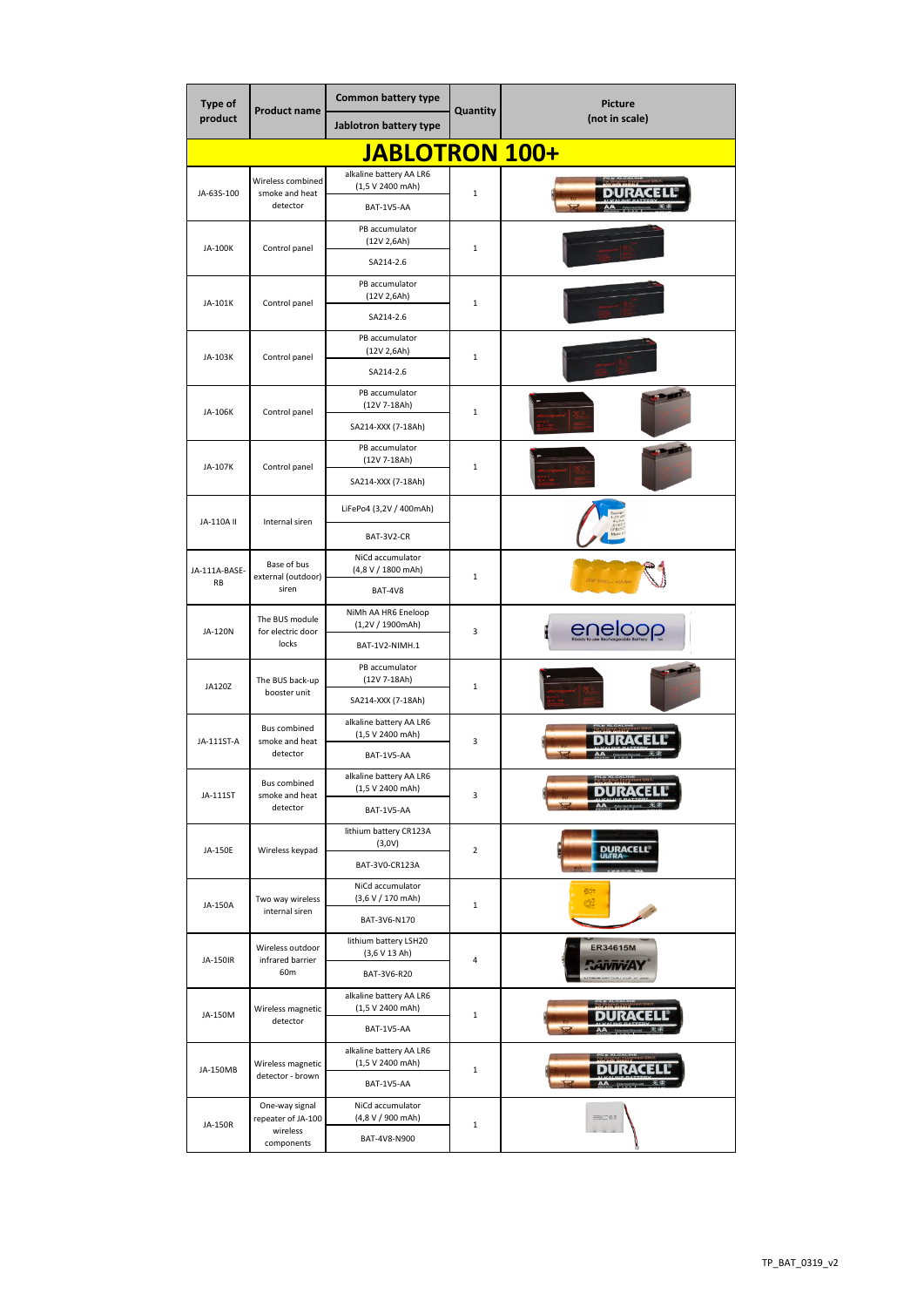| Type of<br>product  | <b>Product name</b>                                             | <b>Common battery type</b>                  | Quantity       | <b>Picture</b><br>(not in scale) |  |
|---------------------|-----------------------------------------------------------------|---------------------------------------------|----------------|----------------------------------|--|
|                     |                                                                 | Jablotron battery type                      |                |                                  |  |
|                     | <b>Wireless PIR</b>                                             | alkaline battery AA LR6<br>(1,5 V 2400 mAh) |                |                                  |  |
| JA-150P             | detector                                                        | BAT-1V5-AA                                  | $\overline{2}$ |                                  |  |
| JA-150TP            | Wireless                                                        | alkaline battery AA LR6<br>(1,5 V 2400 mAh) | $\overline{2}$ |                                  |  |
|                     | thermostat                                                      | BAT-1V5-AA                                  |                |                                  |  |
|                     | Wireless fire and<br>temperature<br>detector                    | alkaline battery AA LR6<br>(1,5 V 2400 mAh) | 3              |                                  |  |
| JA-150ST            |                                                                 | BAT-1V5-AA                                  |                |                                  |  |
| JA-151A-BASE-<br>RB | Base of the two<br>way wireless<br>external siren               | NiCd accumulator<br>(4,8 V / 1800 mAh)      | 1              |                                  |  |
|                     |                                                                 | BAT-4V8                                     |                |                                  |  |
| JA-151IR            | Wireless outdoor<br>infrared barrier                            | lithium battery LSH20<br>(3,6 V 13 Ah)      | 8              | <b>ER34615M</b>                  |  |
|                     | 100m                                                            | BAT-3V6-R20                                 |                |                                  |  |
| JA-151M             | Mini wireless<br>magnetic detector                              | lithium battery CR2032<br>(3,0 V)           | $\mathbf{1}$   |                                  |  |
|                     |                                                                 | BAT-3V0-CR2032                              |                |                                  |  |
| JA-151MB            | Mini wireless<br>magnetic detector                              | lithium battery CR2032<br>(3,0 V)           | $\mathbf 1$    |                                  |  |
|                     | brown                                                           | BAT-3V0-CR2032                              |                |                                  |  |
| JA-151P-WG          | <b>Wireless PIR</b>                                             | alkaline battery AA LR6<br>(1,5 V 2400 mAh) | $\overline{2}$ |                                  |  |
|                     | motion detector                                                 | BAT-1V5-AA                                  |                |                                  |  |
|                     | <b>Wireless PIR</b>                                             | alkaline battery AA LR6<br>(1,5 V 2400 mAh) | $\mathbf 2$    |                                  |  |
| JA-151P-WW          | motion detector                                                 | BAT-1V5-AA                                  |                |                                  |  |
| JA-151ST            | Wireless combined<br>smoke and heat                             | alkaline battery AA LR6<br>(1,5 V 2400 mAh) | 3              |                                  |  |
|                     | detector                                                        | BAT-1V5-AA                                  |                |                                  |  |
| JA-151ST-A          | Wireless combined<br>smoke and heat<br>detector                 | alkaline battery AA LR6<br>(1,5 V 2400 mAh) | 3              |                                  |  |
|                     |                                                                 | BAT-1V5-AA                                  |                |                                  |  |
| JA-151TH            | Wireless<br>temperature<br>detector                             | lithium battery CR2032<br>(3,0 V)           | $\mathbf 1$    |                                  |  |
|                     |                                                                 | BAT-3V0-CR2032                              |                |                                  |  |
| JA-152A             | Wireless internal<br>siren to AC socket                         | LiFePo4 (3,2V / 400mAh)                     | $\mathbf 1$    |                                  |  |
|                     |                                                                 | BAT-3V2-CR                                  |                |                                  |  |
| JA-152E             | Wireless access<br>module with RFID                             | alkaline battery AA LR6<br>(1,5 V 2400 mAh) | $\overline{2}$ |                                  |  |
|                     |                                                                 | BAT-1V5-AA                                  |                |                                  |  |
|                     | Bi-directional two-<br>button keyfob                            | lithium battery CR2032<br>(3,0 V)           | $\mathbf 1$    |                                  |  |
| JA-152J MS          |                                                                 | BAT-3V0-CR2032                              |                |                                  |  |
| JA-152NM            | Wireless handle<br>lock with magnetic<br>detector               | alkaline battery AA LR6<br>(1,5 V 2400 mAh) | $\mathbf 2$    |                                  |  |
|                     |                                                                 | BAT-1V5-AA                                  |                |                                  |  |
| JA-152P             | <b>Wireless PIR</b><br>motion detector                          | lithium battery CR123A<br>(3,0V)            | $\mathbf 1$    |                                  |  |
|                     |                                                                 | BAT-3V0-CR123A                              |                |                                  |  |
| JA-153E             | Wireless access<br>module with RFID<br>and keypad               | alkaline battery AA LR6<br>(1,5 V 2400 mAh) | $\overline{2}$ |                                  |  |
|                     |                                                                 | BAT-1V5-AA                                  |                |                                  |  |
| JA-154E             | Wireless access<br>module with<br>display, keyboard<br>and RFID | alkaline battery AA LR6<br>(1,5 V 2400 mAh) | 4              |                                  |  |
|                     |                                                                 | BAT-1V5-AA                                  |                |                                  |  |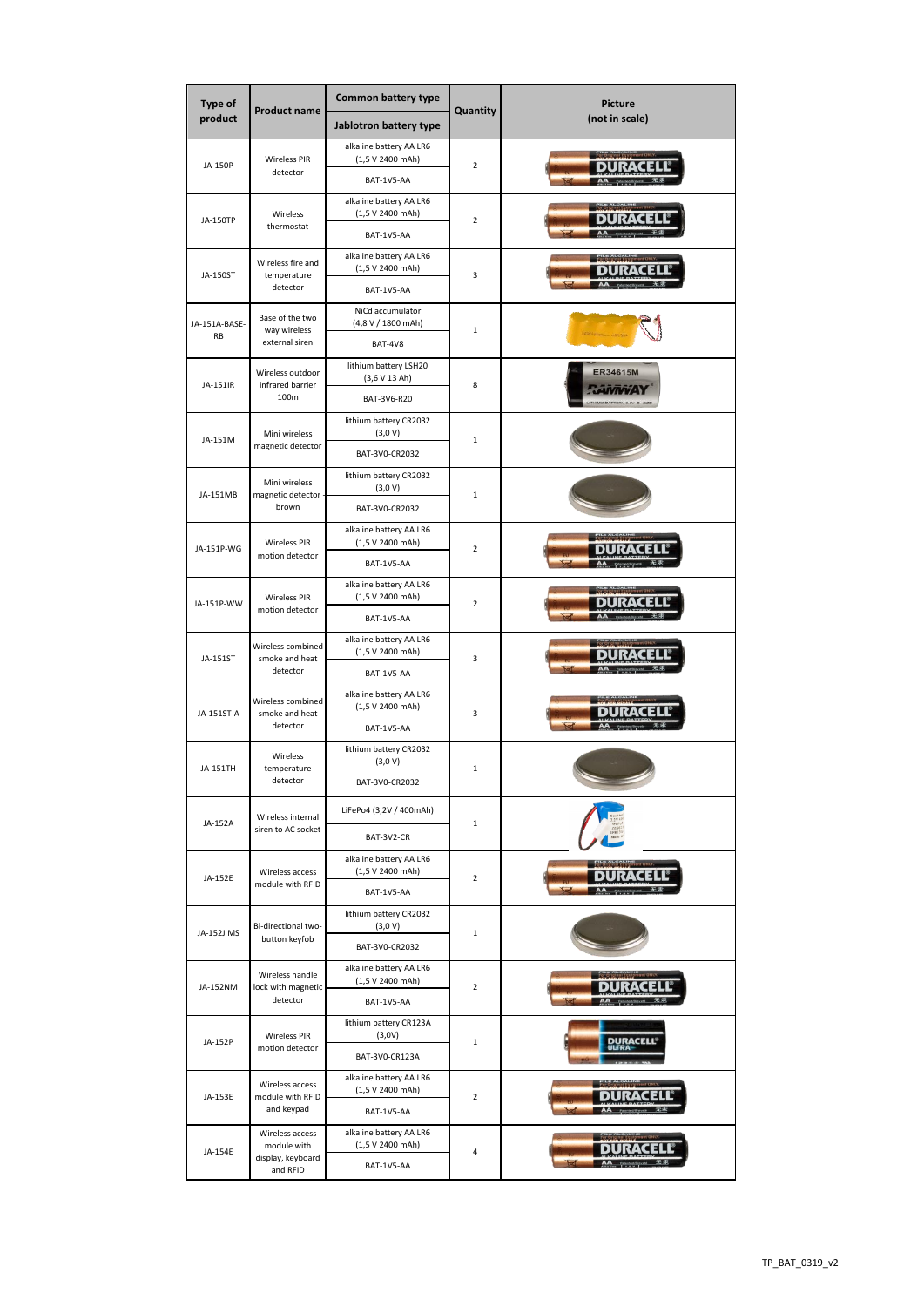| <b>Product name</b><br>Quantity                                                                                                                                          | Picture<br>(not in scale) |  |
|--------------------------------------------------------------------------------------------------------------------------------------------------------------------------|---------------------------|--|
| product<br>Jablotron battery type                                                                                                                                        |                           |  |
| lithium battery CR2032<br>(3,0 V)<br>Remote control -                                                                                                                    |                           |  |
| JA-154J<br>$\mathbf 1$<br>four buttons<br>BAT-3V0-CR2032                                                                                                                 |                           |  |
| lithium battery CR2032<br>Bi-directional four-<br>(3,0 V)<br>JA-154J MS<br>$\mathbf 1$                                                                                   |                           |  |
| button keyfob<br>BAT-3V0-CR2032                                                                                                                                          |                           |  |
| lithium battery CR123A<br>(3,0V)<br>Wireless ceiling PIR                                                                                                                 | JRACELL                   |  |
| JA-155P<br>$\overline{2}$<br>detector<br>BAT-3V0-CR123A                                                                                                                  |                           |  |
| lithium battery CR123A<br>Wireless outdoor<br>(3,0V)<br>dual zone motion<br>$\mathbf 1$<br>JA-157P<br>DURACELL                                                           |                           |  |
| detector<br>BAT-3V0-CR123A                                                                                                                                               |                           |  |
| lithium battery CR123A<br>Wireless outdoor<br>(3,0V)<br>JA-158P<br>dual zone motion<br>3<br><u>DURACELL<sup>®</sup></u>                                                  |                           |  |
| detector<br>BAT-3V0-CR123A                                                                                                                                               |                           |  |
| lithium battery CR123A<br>Wireless outdoor<br>(3,0V)<br>DURACELL'<br>dual zone motion<br>3<br>JA-159P                                                                    |                           |  |
| detector<br>BAT-3V0-CR123A<br>alkaline battery AA LR6                                                                                                                    |                           |  |
| <b>Wireless PIR</b><br>(1,5 V 2400 mAh)<br>JA-160PC<br>motion detector<br>2<br>with camera<br>BAT-1V5-AA                                                                 |                           |  |
| alkaline battery AA LR6<br><b>Wireless PIR</b>                                                                                                                           |                           |  |
| (1,5 V 2400 mAh)<br>$\overline{2}$<br>JA-160PC (90)<br>motion detector<br>with 90° camera<br>BAT-1V5-AA                                                                  |                           |  |
| NiCd accumulator                                                                                                                                                         | (Krt<br>43                |  |
| Wireless indoor<br>(3,6 V / 170 mAh)<br>JA-162A<br>siren for electrical<br>$\mathbf 1$<br>sockets                                                                        |                           |  |
| BAT-3V6-N170                                                                                                                                                             |                           |  |
| lithium battery CR2032<br>(3,0 V)<br>One-way two-<br>JA-162J<br>$\mathbf 1$<br>button keyfob<br>BAT-3V0-CR2032                                                           |                           |  |
| lithium battery<br><b>ER34615M</b>                                                                                                                                       |                           |  |
| <b>AiviviAY</b><br>(3.6V, 13Ah 1xD)<br>Wireless external<br>$\mathbf 1$<br>JA-163A<br>siren<br><b>BAT-100A</b>                                                           |                           |  |
| lithium battery CR2032<br>(3,0 V)<br>One-way four-<br>JA-164J<br>$\mathbf 1$                                                                                             |                           |  |
| button keyfob<br>BAT-3V0-CR2032                                                                                                                                          |                           |  |
| lithium battery<br>(6V, 11 Ah)<br>Wireless external<br>JA-180A<br>$\mathbf 1$                                                                                            |                           |  |
| siren<br>BAT-80A                                                                                                                                                         |                           |  |
| lithium battery LS(T)14500<br>Wireless acoustic<br>(3,6V AA / 2,4 Ah)<br>JA-180B<br>glass-break<br>$\mathbf 1$                                                           |                           |  |
| detector<br>BAT-3V6-AA-LS<br>lithium battery LSH20                                                                                                                       |                           |  |
| <b>ER34615M</b><br>(3,6 V 13 Ah)<br>Wireless infra-red<br>JA-180IR<br>4<br>barrier                                                                                       |                           |  |
| BAT-3V6-R20                                                                                                                                                              |                           |  |
| lithium battery LS(T)14500<br>(3,6V AA / 2,4 Ah)<br><b>Wireless PIR</b><br>JA-180P<br>$\mathbf 1$<br>detector                                                            |                           |  |
| BAT-3V6-AA-LS<br>lithium battery LS(T)14500 (3,6V AA                                                                                                                     |                           |  |
| <b>אַ הַיְיֹ</b><br>/ 2,4 Ah) + LS14250 (3.6V 1/2 AA / 1,2<br>Wireless PIR and<br>Δh)<br><b>JA-180PB</b><br>glass break<br>$1 + 1$<br>BAT-3V6-AA-LS<br>combined detector |                           |  |
| BAT-3V6-1/2AA-LS<br>lithium battery LS(T)14500                                                                                                                           |                           |  |
| Wireless PIR and<br>(3,6V AA / 2,4 Ah)<br>JA-180W<br>MW combined<br>$\mathbf 1$<br>detector<br>BAT-3V6-AA-LS                                                             |                           |  |
| lithium battery LS(T)14500<br>(3,6V AA / 2,4 Ah)<br>Wireless magnetic<br>而<br>JA-181M<br>1                                                                               |                           |  |
| detector                                                                                                                                                                 |                           |  |